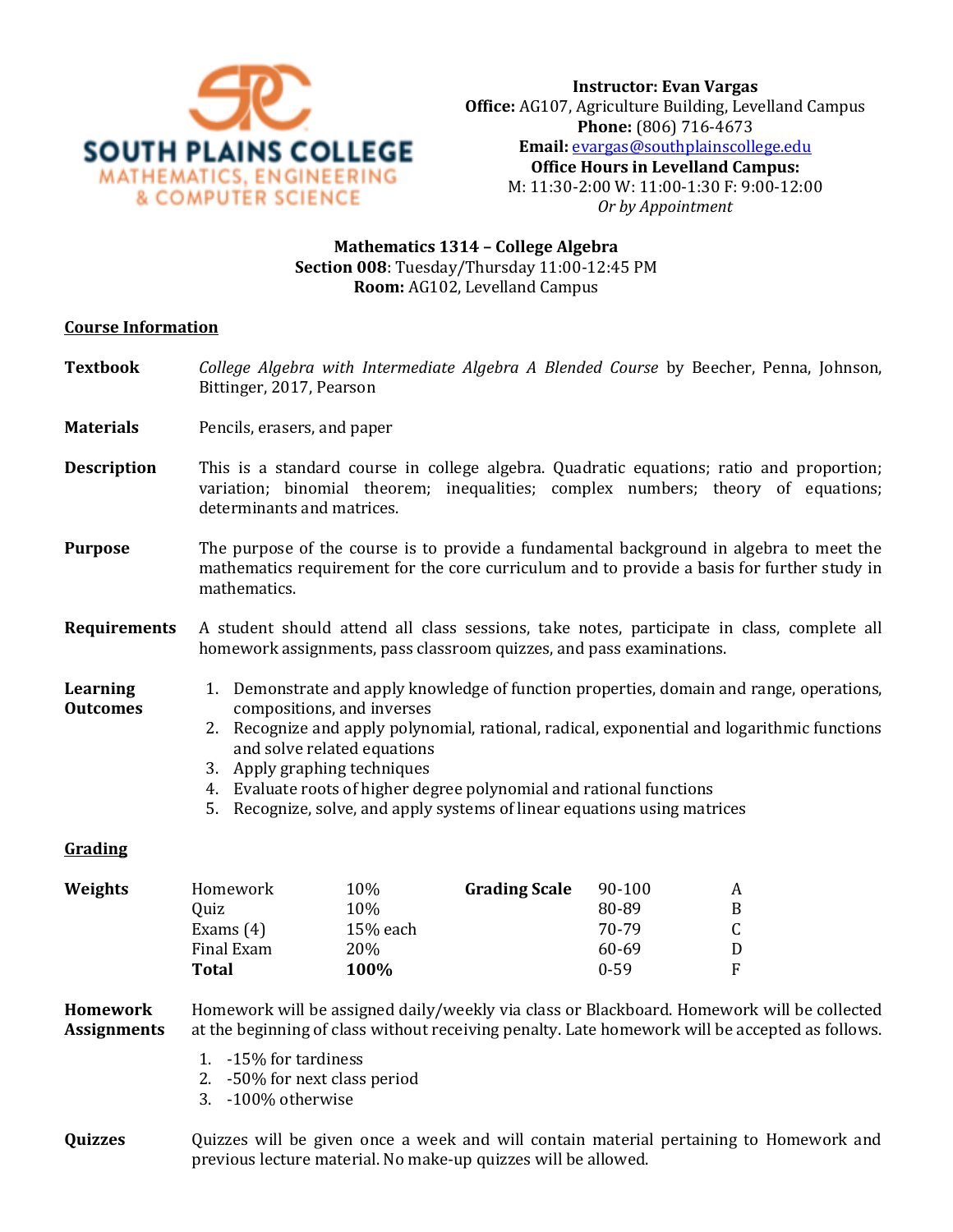**Exams** Exams will cover material from Homework, Quizzes, and Lectures as indicated by the course itinerary. Examinations will be a combination of open answer, fill in the box, and/or multiple choice. Students need only bring pencils, lead, and erasers. No other material will be required unless stated in class.

> Cell phones, smart watches, tablets, computers, etc. **are not allowed** and students will be asked to remove their device(s) or leave the class. Students seen with and using unapproved devices will receive an automatic 0 for the exam and be dropped.

**Final Exam** A **comprehensive** final exam will be given at the end of the semester. Failure to attempt the final exam will result in a failing grade for the course. The final exam will be given on **Monday December 10th 2018 from 10:15-12:15 A.M.** Conflicting test schedules must be worked out with instructors.

### **Classroom Policies**

- **Disclaimer** The instructor reserves the right to amend any class policies as deemed necessary by the instructor or South Plains College and will announce any changes in class. If a student has any questions about a change in policy ask the instructor.
- **Computer Class Policy ABSOLUTELY NO FOOD ALLOWED**. Drinks must have a threaded cap to be allowed and must be put away when not in use. Music devices during lab assignment times are acceptable. Each workstation must be cleaned and straightened before leaving the area.

#### **Class Cancellation Policy** In the event of class being canceled by the school/instructor, the student will be responsible for the lecture material missed. The class will continue on the following class day. All information will be on Blackboard and/or sent via email to be accessed by the student.

**Attendance Policy** Students are expected to attend all classes in order to be successful in this course. The student will be administratively withdrawn from the course when absences become excessive. **If a student is reported absent for three days during the semester without prior consent to instructor or for emergency reasons, that student will be dropped from the course.** If a student should be absent during the schedule class times the student must notify the instructor otherwise any work will be forfeited.

- **Withdrawal** To withdraw from this class, the student will need to go to the Admissions and Records office either on the Levelland campus or the Reese Center campus, and fill out a drop notification form.
- **Email Policy** The instructor will only acknowledge, respond, and send emails to your assigned SPC email. This ensures the intended recipient receives all correspondence from the instructor.
- **Final Grading Policy** All grades are rounded from the tenths place, e.g.  $80.5 = 81, 80.49 = 80$ . Upon the submission of grades at the end of the semester. **ALL GRADES ARE FINAL**
- **Returning Grades Policy** The instructor will attempt to return grades by the next class meeting; however, the instructor reserves the right to have at least one (1) week to grade assignments and post grades from the due date.
- **Diversity Statement** In this class, the teacher will establish and support an environment that values and nurtures individual and group differences as well as engagement and interaction. Understanding and respecting multiple experiences and perspectives will serve to challenge and stimulate all of us to learn about others, about the larger world and about ourselves. By promoting diversity and intellectual exchange, we will not only mirror society as it is, but also model society as it should and can be.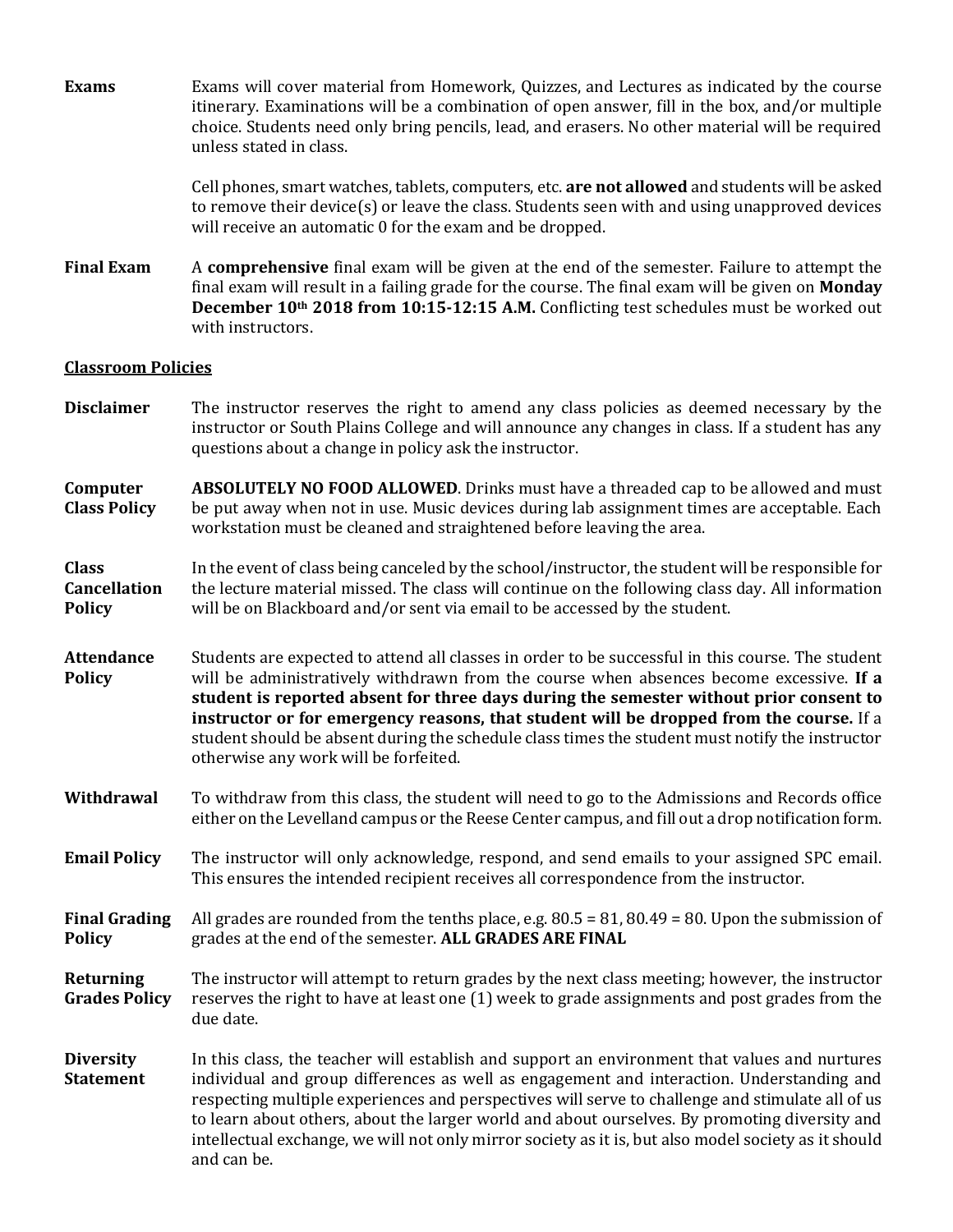- **Disabilities Statement** Students with disabilities, including but not limited to physical, psychiatric, or learning disabilities, who wish to request accommodations in this class should notify the Disability Services Office early in the semester so that the appropriate arrangements may be made. In accordance with federal law, a student requesting accommodations must provide acceptable documentation of his/her disability to the Disability Services Office. For more information, call or visit the Disability Services Office at Levelland (Student Health & Wellness Office) 806-716- 2577, Reese Center (Building 8) 806-716-4675, or Plainview Center (Main Office) 806-716- 4302 or 806-296-9611
- **Religious Holy Days** Section 51.911, Texas Education Code, South Plains College will allow a student who is absent from class for the observance of a religious holy day to take an examination or complete an assignment scheduled for that day within seven (7) calendar days after the absence. Students are required to file a written notification of absence with each instructor within the first fifteen (15) days of the semester (**Friday, February 1st 2019**) in which the absence will occur. Forms for this purpose are available in the Student Services Office along with instructions and procedures. "Religious holy days" means a holy day observed by a religion whose place of worship is exempt from property taxation under Section 11.20, Tax Code.
- **Sexual Misconduct** It is important for students to know that all faculty members are mandated reporters of any incidents of sexual misconduct. Faculty cannot keep information about sexual misconduct confidential if students share that information. SPC offers advisors that students can confidentially seek out in the Health & Wellness Center. These advisors have the best interest in students and information can be accessed on campus or even in the local community.
- **Campus Concealed Carry** Texas Senate Bill - 11 (Government Code 411.2031, et al.) authorizes the carrying of a concealed handgun in South Plains College buildings only by persons who have been issued and are in possession of a Texas License to Carry a Handgun. Qualified law enforcement officers or those who are otherwise authorized to carry a concealed handgun in the State of Texas are also permitted to do so. Pursuant to Penal Code (PC) 46.035 and South Plains College policy, license holders may not carry a concealed handgun in restricted locations. For a list of locations and Frequently Asked Questions, please refer to the Campus Carry page at: [https://www.southplainscollege.edu/campuscarry.php](http://www.southplainscollege.edu/campuscarry.php)
- **Academic Honesty** Students are expected to uphold the ideas of academic honesty; all work that is submitted for grading must be your own. Violation of this policy will result in an F for the assignment(s) and the student dropped with an F letter grade. For more details on what is considered cheating, see the South Plains College catalog.
- **Equal Opportunity** South Plains College strives to accommodate the individual needs of all students in order to enhance their opportunities for success in the context of a comprehensive community college setting. It is the policy of South Plains College to offer all educational and employment opportunities without regard to race, color, national origin, religion, gender, disability, or age.
- **Recording Devices** Students are not allowed to use recording devices such as audio or video during class unless approved by the instructor
- **Resources** Students may utilize free tutoring provided by SPC. Tutoring is available at all SPC campus locations. Please consult with the instructor for further information.

**Non-Discrimination Statement** South Plains College does not discriminate on the basis of race, color, national origin, sex, disability or age in its programs and activities. The following person has been designated to handle inquiries regarding the non-discrimination policies: Vice President for Student Affairs, South Plains College, 1401 College Avenue, Box 5, Levelland, TX 79336. Phone number 806- 716-2360.